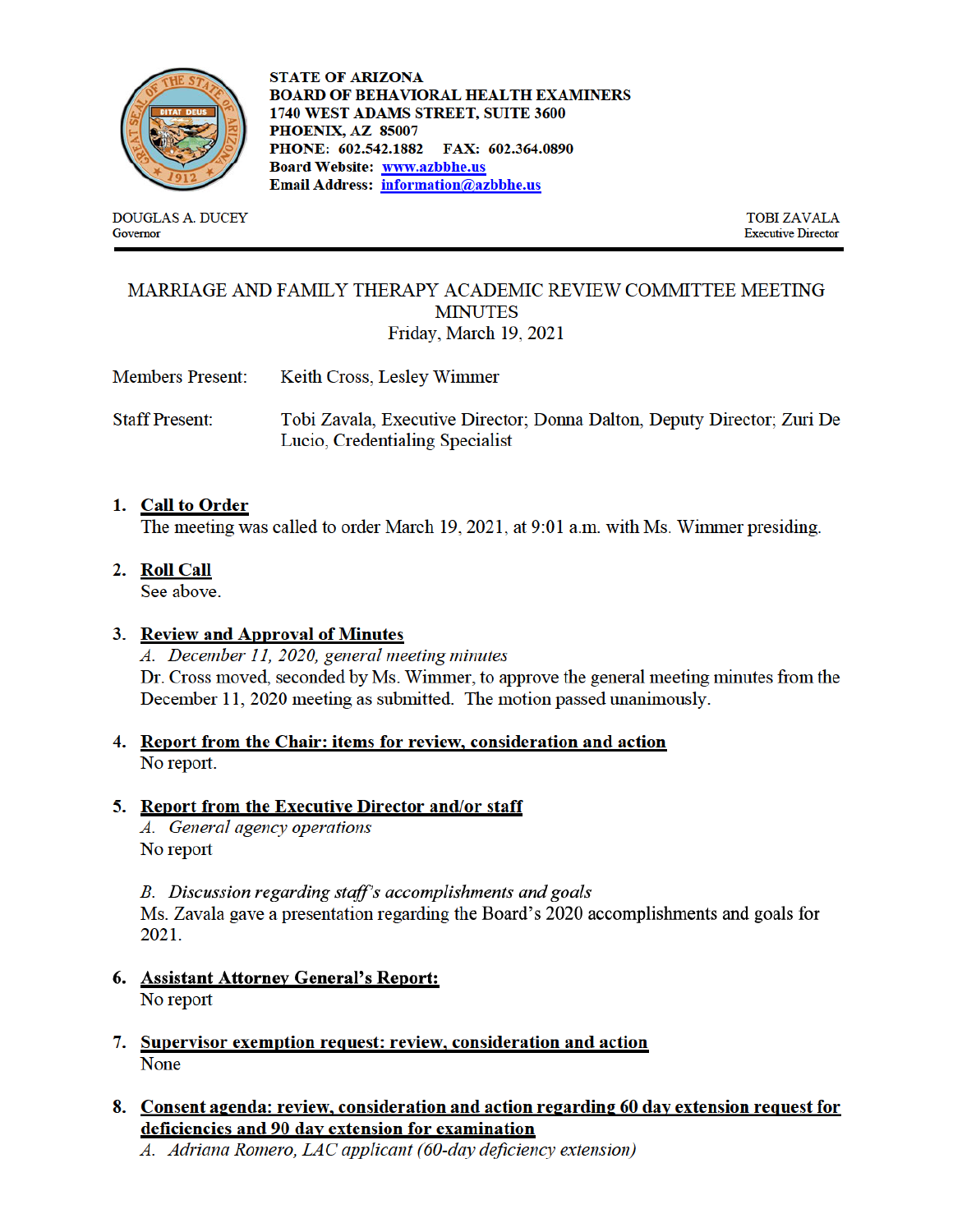- B. Carla Jackson-Morris, LAC applicant (60-day deficiency extension)
- C. Robert Sharp, LPC applicant (60-day deficiency extension)
- D. Ashley Wright, LCSW applicant (60-day deficiency extension)
- E. Stacey Vinson, LAC applicant (90-day exam extension)
- F. Carrianne Connors, LCSW applicant (90-day exam extension)

 Ms. Wimmer moved, seconded by Dr. Cross, to approve the consent agenda as presented. The motion passed unanimously.

### 9. Exam accommodation and/or 90-day waiver request: review, consideration and action None

## 10. Applications for licensure: review, consideration and action

A. Review, consideration, and possible action regarding applications for licensure

Ms. Wimmer moved, seconded by Dr. Cross, to recommend to approve Kimberly Ahmadi, Heidi Long, Alicia Godinez, Kelsey Fitzhugh, Dwayne Kruse, Tina Snow, and Jade Rice as Licensed Marriage and Family Therapist. The motion passed unanimously.

Ms. Wimmer moved, seconded by Dr. Cross, to recommend to the Board to deny Joy Irons based on her failure to establish that she meets minimum licensure requirements. The motion passed unanimously.

The committee requested additional information on the following applications:

Gina Weisman Akshay Mehta

A. Appeals None

## 11. Applications for educational programs: review, consideration and action

A. Messiah University – Master of Arts – Marriage, Couple and Family Counseling

Members reviewed information regarding the program.

Leah Clarke, Assistant Director and Associate Professor Graduate Program in Counseling; and Kristin Mouttet, Assistant Professor Marriage, Couple & Family Counseling Track Coordinator Graduate Program in Counseling, participated telephonically and addressed the committee.

Following review and discussion, members requested additional information.

# 12. Future agenda items

None

# 13. Call for public comment

No one was present to respond to the call for public comment.

# 14. Establishment of future meeting dates

The next regular meeting is scheduled for Friday, May 21, 2021, at 9:00 a.m., at 1740 W. Adams St., Board Room C.